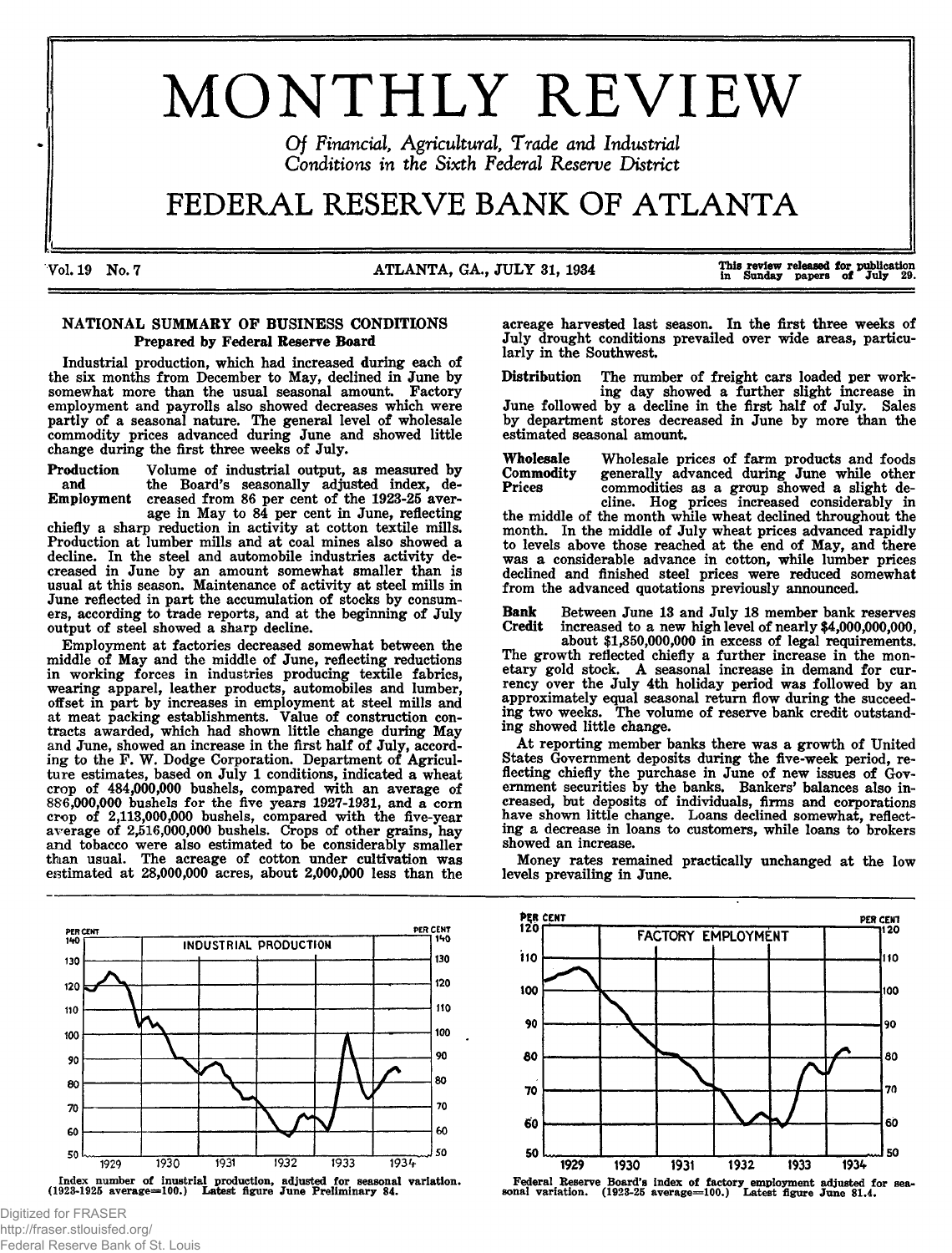

Indexes of the United States Bureau of Labor Statistics. By months<br>1929 to 1931; by weeks 1932 to date. (1926=100.) Latest figures July 14;<br>Farm Products 64.5; Foods 70.8; Other Commodities 78.3.

#### SIXTH DISTRICT SUMMARY

Available statistics for the Sixth Federal Reserve District indicate that during the first half of 1934 most lines of business and industrial activity were at substantially higher levels than during that part of last year, an important exception being textile activity. The volume of credit outstanding at weekly reporting member banks has been greater than during the first six months of 1933, but the increase has been largely due to increased holdings of Government securities by these banks, their loans having averaged less than one per cent above those for the first half of 1933.

Department store sales in this District declined 15.8 per cent from May to June, and were 30.3 per cent greater than in June last year, and for the first half of the year show a gain of 35.5 per cent over that part of 1933. On a daily average basis, the decrease from May to June was 11.1 per cent, compared with a decrease of 14.6 per cent at the same time a year ago, and with a usual seasonal decrease of 11.0 per cent. June sales by reporting wholesale firms in the District declined 5.7 per cent over the month, and were 11.9 per cent greater than a year ago, and for the first half of the year show an increase of 38.3 per cent over that part of 1933. In fifteen years wholesale trade has declined from May to June thirteen times, and increased only twice. Bank debts to individual accounts declined 4.6 per cent from May to June, but were 13.9 per cent greater than a year ago.

At weekly reporting member banks in selected cities of the District total loans declined 10.5 millions from June 13 to July 11, and were 9.1 millions less than a year earlier, but holdings of Government securities increased 19.9 millions since June 13 and were 28.5 millions greater than on the same report date last year. Discounts at the Federal Reserve Bank of Atlanta declined further between June 13 and July 11 and were 7.9 millions less than a year ago, while its holdings of United States securities increased nearly five millions since June 13 and were 38.3 millions greater than a year ago.

Building permits issued during June at twenty reporting cities increased 22.7 per cent over the month before and were 58.5 per cent greater than in June, 1933, and for the first half of the year show an increase of 98.9 per cent over that part of last year. Contract awards in this District, however, declined 13.9 per cent from May to June, were 112.3 per cent greater than a year ago, and for the first half of 1934 show a gain of 183.6 per cent over that period a year earlier. Cotton consumption in this District, and activity at reporting cotton mills indicated in production figures, declined substantially from May to June and were much below the level of June last year, which was the record month. Orders, however, reported by mills, increased somewhat from May to June, although about half as large as for June a year ago. Employment at reporting mills declined 2 per cent from May to June, but was 11 per cent greater than in June last year.

Production of coal declined from May to June in both Alabama and Tennessee, and in Alabama was about 25 per cent greater, but in Tennessee about 13 per cent less, than in June a year ago. Total production of pig iron in Alabama declined 1.7 per cent, but daily average production increased 1.6 per



cent, from May to June, when production was 92.7 per cent greater than in June, 1933.

#### FINANCE

Reserve Between June 13 and July 11 there was a further<br>Rank decline in the volume of discounts held by the Fed-Bank decline in the volume of discounts held by the Federal Reserve Bank of Atlanta, an increase in its

holdings of Government securities, and an increase in member bank reserve deposits. Since November of last year the Wednesday statements of this bank have shown decreases in discounts for every week except five, and on July 11 the volume of discounts was the smallest since the early days of the bank's existence. Holdings of United States securities increased by nearly 5 millions of dollars from June 13 to July 11, and were 38.3 millions greater than a year ago, and total holdings of bills and securities show a gain of  $4.7$ millions for the four-week period, and an increase of 30.3 millions over the corresponding Wednesday a year ago.

Member bank reserve deposits increased nearly 3.7 millions between June 13 and July 11, and were 22.9 millions greater than a year earlier, and total deposits also increased over both of those comparative report dates.

Total reserves held by this bank declined about 1.7 millions during this recent four-week period, but were about 5.5 millions greater than a year ago, and Federal reserve note circulation of this bank declined slightly between June 13 and July 11, but was 16.9 millions greater than at the same time last year.

Principal items in the weekly statement of this bank are compared in the table below, which is followed by another table setting out similar comparisons for the twelve Federal Reserve Banks combined.

FEDERAL RESERVE BANK OF ATLANTA

|                                     | (000 Omitted)          |             |             |
|-------------------------------------|------------------------|-------------|-------------|
|                                     | July 11                | Tune 13     | July 12     |
|                                     | 1934                   | 1934        | 1933        |
| <b>Bills Discounted:</b>            |                        |             |             |
|                                     | s<br>9                 | s<br>92     |             |
| Secured by Govt. Obligations        |                        |             | 265<br>s.   |
| All Others.                         | 234                    | 427         | 7,898       |
| Total Discounts                     | 243                    | 519         | 8.163       |
| Bills Bought in Open Market         | 178                    | 178         | 248         |
| $U. S.$ Securities                  | 94.244                 | 89.288      | 55,961      |
| Total Bills and Securities          | 94,665                 | 89,985      | 64,372      |
| Total Reserves                      | 133,510                | 135,186     | 128,032     |
| Member Bank Reserve Deposits        | 77.102                 | 73,447      | 54,239      |
| Total Deposits                      | 87,063                 | 83,486      | 62,691      |
| F. R. Notes in actual circulation   | 135,250                | 135,741     | 118.327     |
| F. R. Bank Notes in actual cir-     |                        |             |             |
| culation                            | .                      |             | 2.493       |
| Reserve Ratio                       | 60.1%                  | 61.7%       | 70.7%       |
|                                     |                        |             |             |
|                                     | FEDERAL RESERVE SYSTEM |             |             |
|                                     | July 11                | June 13     | July 12     |
|                                     | 1934                   | 1934        | 1933        |
| <b>Bills Discounted:</b>            |                        |             |             |
| Secured by Govt. Obligations        | s.<br>4,140            | \$<br>6,047 | s<br>39,450 |
| All Others                          | 18,544                 | 21,829      | 128,416     |
| Total Discounts                     | 22,684                 | 27,876      |             |
|                                     | 5,259                  | 5,201       | 167,866     |
| Bills Bought in Open Market         |                        |             | 13,194      |
| U. S. Securities.                   | 2,431,779              | 2,430,406   | 2,007,233   |
| Other Securities                    | 483                    | 534         | 2.157       |
| Total Bills and Securities          | 2,460,205              | 2,464,017   | 2,190,450   |
| Total Reserves                      | 5,066,978              | 5,049,216   | 3,823,903   |
| <b>Member Bank Reserve Deposits</b> | 3,902,098              | 3,895,108   | 2,268,728   |
| Total Deposits                      | 4.188.145              | 4.193.797   | 2,521,817   |
| F. R. Notes in actual circulation   | 3.098.273              | 3,054,479   | 3,067,062   |
| F. R. Bank Notes in actual cir-     |                        |             |             |
| culation                            | 41,045                 | 57,340      | 115,853     |
| Reserve Ratio                       | $69.5\%$               | 69.7%       | 68.4%       |
|                                     |                        |             |             |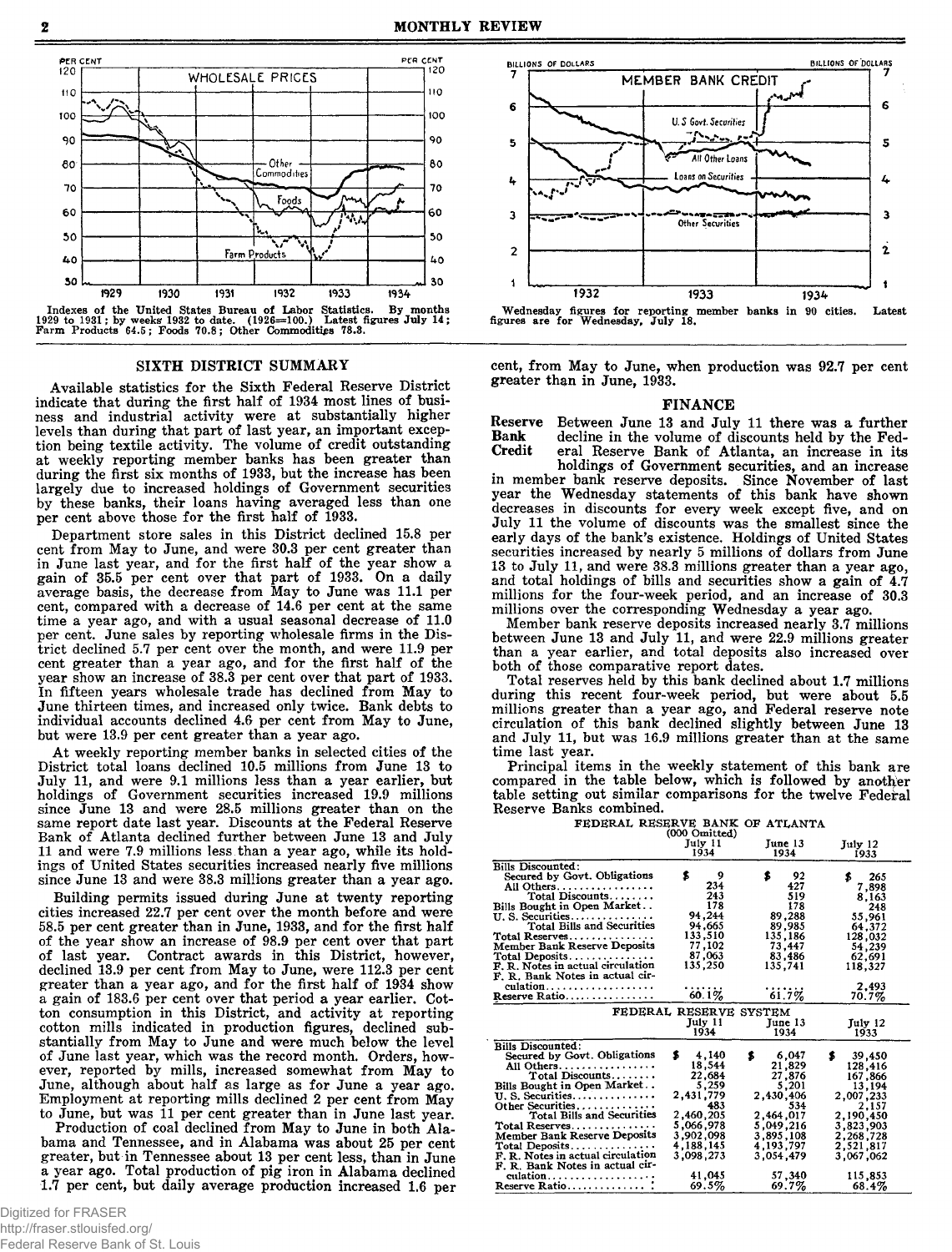There was a further decline in total loans of sev-Member Bank enteen weekly reporting member banks located in Credit Atlanta, Birmingham, Jacksonville, Nashville, Chat-

tanooga, Mobile and Savannah between June 13 and July 11, but this was offset by a substantial increase in their holdings of investment securities, and the net change for the period in total loans and investments was an increase of 9.8 millions of dollars. During this four week period loans on securities declined 6.4 millions, and other loans declined 4.1 millions, but holdings of United States securities increased 19.9 millions and holdings of other securities also increased slightly. Compared with the corresponding report date a year ago, total loans on July 11 this year show a decrease of 9.1 millions, holdings of United States securities an increase of 28.5 millions, and holdings of other securities an increase of 5.1 millions, so that total loans and investments show a net increase of 24.5 millions.

Demand and time deposits combined show a gain of about 3 millions from June  $13$  to July 11, and an increase of 30.5 millions over those held on July 12, last year, decreases in time deposits being more than offset by increases in demand deposits. Bankers balances increased somewhat since June 13, and continued to be greater than a year ago.

In the tables which follow are shown comparisons of the principal items in the weekly report, and monthly averages of these figures over the past year, and a comparison of sayings deposits reported by a list of banks located throughout the District.

CONDITION OF MEMBER BANKS IN SELECTED CITIES

|                            | $(000 \text{ Omitted})$<br>July 11<br>1934 | Tune 13<br>1934 | July 12<br>1933 |
|----------------------------|--------------------------------------------|-----------------|-----------------|
| Loans:                     |                                            |                 |                 |
| On Securities              | \$55.697                                   | \$62.095        | \$57.260        |
| All Others.                | 111,578                                    | 115,728         | 119.111         |
| Total Loans                | 167.275                                    | 177.823         | 176.371         |
| U.S. Securities            | 118.757                                    | 98.886          | 90.257          |
| Other Securities.          | 53,002                                     | 52,544          | 47.897          |
| Total Investments          | 171.759                                    | 151,430         | 138 154         |
| Total Loans and Invest-    |                                            |                 |                 |
| ments                      | 339.034                                    | 329, 253        | 314,525         |
| Time Deposits              | 130,115                                    | 130.399         | 137,847         |
| Demand Deposits            | 174,464                                    | 171,387         | 136,216         |
| Due to Banks               | 79.159                                     | 77,669          | 57.368          |
| Due from Banks             | 83.284                                     | 77.178          | 57,810          |
| Borrowings from F. R. Bank |                                            |                 | 830             |

#### MONTHLY AVERAGES OF WEEKLY FIGURES OF 17 REPORTING MEMBER BANKS IN SELECTED CITIES (000 Omitted)

|                          | Loans   | Invest-   | Total<br>Loans and Demand<br>ments Investments Deposits |           | Time      | <b>Borrowings</b><br>From<br>Deposits F.R. Bank |
|--------------------------|---------|-----------|---------------------------------------------------------|-----------|-----------|-------------------------------------------------|
| 1933                     |         |           |                                                         |           |           |                                                 |
| $May$ \$179.584          |         | \$127,891 | \$307,475                                               | \$137,163 | \$127,195 | \$8,619                                         |
| June 175,981             |         | 134,244   | 310.225                                                 | 141,993   | 126.876   | 1.154                                           |
| $July \dots \dots$       | 176,946 | 138,475   | 315,421                                                 | 140,570   | 134,261   | 1.179                                           |
| $A$ ugust $\ldots$       | 175.684 | 145.777   | 321.461                                                 | 141.842   | 134.239   | 1.229                                           |
| $September.$ .           | 176.527 | 149.717   | 326.244                                                 | 145.167   | 132.754   | 2.112                                           |
| $October \ldots$ .       | 178.411 | 144.651   | 323,062                                                 | 141.894   | 132.160   | 1,960                                           |
| November                 | 188.612 | 151.275   | 339,887                                                 | 144.602   | 131.426   | 2,572                                           |
| $December \dots$<br>1934 | 192.491 | 150.199   | 342,690                                                 | 152.249   | 129.033   | 2.614                                           |
| January                  | 187.795 | 148,305   | 336.100                                                 | 151,935   | 130.048   | 2.060                                           |
| $Fe$ bruary              | 187,358 | 162.054   | 349.412                                                 | 158.695   | 131.505   | 441                                             |
| $March \ldots$ .         | 184.851 | 155.608   | 340.460                                                 | 161.794   | 130,406   | 161                                             |
| April 180,670            |         | 152.679   | 333,349                                                 | 168.070   | 130.649   | 0                                               |
| May 178,019              |         | 151,172   | 329,191                                                 | 167.404   | 132,911   | 0                                               |
| June 177,687             |         | 156.522   | 334.209                                                 | 169.196   | 130.786   | 0                                               |

### SAVINGS DEPOSITS<br>(000 Omitted)

|               | Number<br>оf<br><b>Banks</b> | June<br>1934 | May<br>1934 | Tune<br>1933 | May 1934 | Percentage Change<br>June 1934 compared<br>with |
|---------------|------------------------------|--------------|-------------|--------------|----------|-------------------------------------------------|
|               |                              |              |             |              |          | June 1933                                       |
| Atlanta       | 3                            | \$31,200     | \$30.400    | \$28,843     | $+2.6$   | 8.2                                             |
| Birmingham.   | 3                            | 17.360       | 17.847      | 16,039       | $-2.7$   | 8.2                                             |
| Jacksonville  | 3                            | 13.703       | 13,332      | 11,969       | $+2.8$   | 14.5                                            |
| Knoxville     | 3                            | 2,930        | 2,761       | 1.434        | $+6.1$   | $+104.3$                                        |
| Nashville     | $\frac{4}{5}$                | 22,404       | 22.493      | 19,805       | $-0.4$   | 13.1                                            |
| New Orleans.  |                              | 28,541       | 27,728      | 21,176       | $+2.9$   | 34.8<br>┿                                       |
| Other Cities. | 35                           | 63,276       | 62,396      | 55,225       | $+1.4$   | 14.6<br>┿                                       |
| $Total$       | 56                           | 179,414      | 176.957     | 154,491      | $+1.4$   | 16.1<br>┿                                       |

Digitized for FRASER

http://fraser.stlouisfed.org/

Federal Reserve Bank of St. Louis

The total volume of debits to individual accounts Debits to Individual at twenty-six clearing house centers of the Sixth **Accounts** District declined 4.6 per cent from May to June,

but was 13.9 per cent greater than in June last year. Increases over May were reported from nine of these<br>cities, and all of the twenty-six cities reported increases over June, 1933. Monthly totals in the table are derived from weekly reports by pro-rating figures for those weeks which do not fall entirely within a single calendar month.

|                                            | $(000$ Omitted)<br><b>June 1934</b> | May 1934  | June 1933 |
|--------------------------------------------|-------------------------------------|-----------|-----------|
| Alabama-4 Cities                           | \$112,978                           | \$117,692 | \$88,159  |
| Birmingham                                 | 70,775                              | 72,066    | 51.956    |
| Dothan                                     | 1,726                               | 1,630     | 1.760     |
| Mobile                                     | 23,718                              | 23,524    | 20,926    |
| Montgomery                                 | 16,759                              | 20,472    | 13.517    |
| Florida-4 Cities                           | 93,268                              | 103.473   | 79.937    |
| Jacksonville                               | 50,118                              | 54,535    | 42,309    |
|                                            | 17,475                              | 20,440    | 15,338    |
| Pensacola                                  | 5.600                               | 5,651     | 4,739     |
| $Tampa \ldots \ldots \ldots \ldots \ldots$ | 20,075                              | 22,847    | 17,551    |
| Georgia-10 Cities                          | 186,011                             | 198,335   | 166,734   |
| Albany                                     | 2,333                               | 2,183     | 2.004     |
|                                            | 117,341                             | 129,828   | 105,181   |
| Augusta                                    | 15,914                              | 15,269    | 13,292    |
| Brunswick                                  | 1,815                               | 2,075     | 1.648     |
| Columbus                                   | 8.797                               | 9,436     | 7.925     |
| $Elberton \ldots \ldots \ldots \ldots$     | 632                                 | 652       | 397       |
| Macon                                      | 10.202                              | 10.452    | 9.409     |
| Newnan                                     | 1,430                               | 1,304     | 1,219     |
| Savannah                                   | 25,052                              | 24.266    | 23,720    |
| Valdosta                                   | 2.495                               | 2.870     | 1.939     |
| Louisiana-New Orleans                      | 167,405                             | 171,220   | 161,810   |
| Mississippi-4 Cities                       | 30,870                              | 34,318    | 26.657    |
| Hattiesburg                                | 3,453                               | 3.439     | 2,961     |
| $Jackson$                                  | 15,687                              | 18,810    | 13.187    |
| Meridian                                   | 7.546                               | 7,348     | 7,123     |
| $Vicksburg \dots \dots \dots \dots \dots$  | 4.184                               | 4,721     | 3.386     |
| Tennessee-3 Cities                         | 110.770                             | 109,930   | 92,263    |
| $Chattanooga \ldots \ldots \ldots$         | 27,683                              | 26,159    | 23,488    |
| Knoxville                                  | 18,831                              | 18.897    | 14.776    |
| Nashville                                  | 64.256                              | 64.874    | 53.999    |
| Total—26 Cities.                           | 701,302                             | 734,968   | 615.560   |

#### **AGRICULTURE**

The July Crop Report issued by the United States Department of Agriculture states that the crop situation is "less promising than at this season in any recent year and little<br>if any brighter than it was a month ago.... The nearly<br>normal rainfall during June in the Dakotas, Minnesota and Wisconsin, where conditions were worst, and the lighter rains<br>elsewhere in the Corn Belt revived pastures and meadows somewhat, brought up grain that had been seeded in the dust, helped some late-sown spring grain, and permitted what is probably a record acreage of emergency crops to be planted. Rains also saved crops in Central and Western Montana and relieved the shortage of stock water in much of the northern range area. The June rains, however, were quite inadequate over most of the Corn Belt and in the southwest a new drought area developed. As soil moisture in nearly the whole Mississippi Valley was depleted by drought in previous months and as abnormally hot weather prevailed there through most of June, crops have suffered over a wide area.

In this District, hot dry weather during the latter part of June, in contrast to the excessive rainfall which resulted in some crop damage in late May and early June in some sections, afforded opportunity for farmers to cultivate their crops. The estimate of the peach crop improved somewhat during June in Georgia and Tennessee, but declined slightly in other states. Production of watermelons in Florida is estimated to be 37.9 per cent, and in Georgia 22.6 per cent, less than in 1933, but in Alabama and Mississippi there are increases of 53.6 per cent and 55.6 per cent, respectively. The estimate of cantaloupes in Georgia indicates a decrease of 2 per cent from last year.

July 1st estimates by the United States Department of Agriculture indicate increased production of corn, wheat, oats, hay and white potatoes, but a decrease in tobacco, compared with 1933 production. No estimate of cotton production is made until August. The following comparisons for the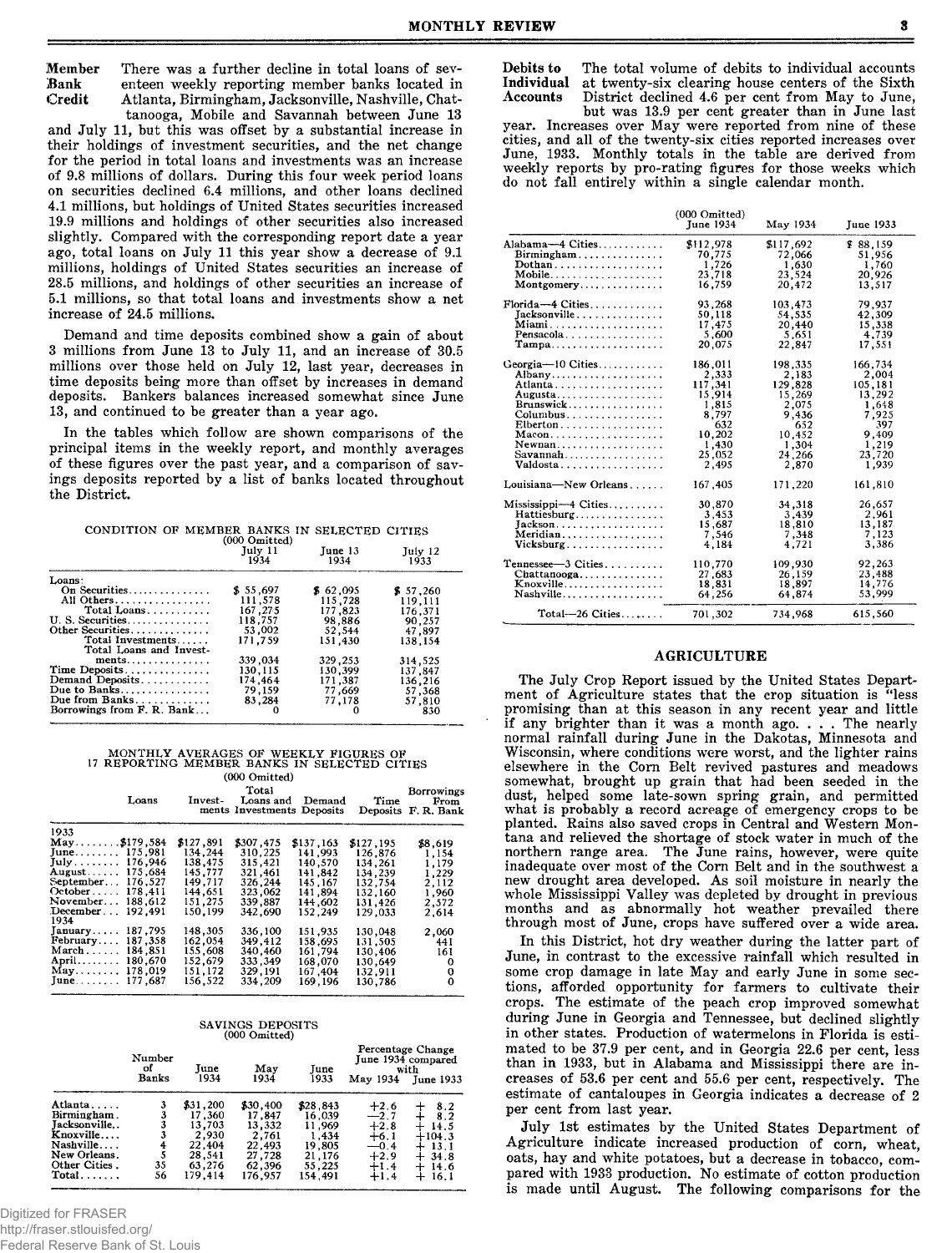Sixth District were prepared by the Federal Reserve Board's Division of Research and Statistics, based upon estimates by states reported by the Department of Agriculture.

|                                                   | (000 Omitted)<br>Estimate<br>July 1, 1934 | Production<br>1933 | Percent<br>Change |
|---------------------------------------------------|-------------------------------------------|--------------------|-------------------|
| Curn, bushels                                     | 158.544                                   | 151.672            | $+4.5$            |
| Wheat. bushels                                    | 3.384                                     | 3,039              | $+11.4$           |
| Oats, bushes                                      | 9.853                                     | 8.183              | $+20.4$           |
| Tame Hay, tons                                    | 2,148                                     | 1,927              | $+11.5$           |
| Tobacco, $\text{lbs} \ldots \ldots \ldots \ldots$ | 117,831                                   | 167,156            | $-29.5$           |
| White Potatoes, bushes                            | 15,938                                    | 11,030             | $+35.4$           |

The July 1 report indicates the smallest acreage planted to cotton since 1905, and about 1.7 million acres less than in 1921, the only other year since 1905 in which less than thirty million acres of cotton were planted. The estimated acreage in cultivation on July 1 is 31.4 per cent less than the acreage on July 1, 1933, and 6.5 per cent less than the acreage harvested last year.

In the six states located wholly or partly in the Sixth District, the cotton acreage on July 1 this year averaged 29.8 per cent less than that a year ago, and 6 per cent less than the acreage harvested last year, as indicated by these figures:

| COTTON ACREAGE                                |                                      |                         |                     |  |  |
|-----------------------------------------------|--------------------------------------|-------------------------|---------------------|--|--|
|                                               | Area in Cultivation July 1<br>1934   | 1933                    | Area Picked<br>1933 |  |  |
| Alabama<br><b>Florida</b>                     | 2.215.000<br>88,000                  | 3,210,000<br>119,000    | 2,378,000<br>94.000 |  |  |
| Georgia                                       | 2,141,000                            | 2,855,000               | 2,147,000           |  |  |
| Louisiana                                     | 1,237,000                            | 1,767,000               | 1,295,000           |  |  |
| Mississippi                                   | 2,636,000                            | 3,820,000               | 2,859,000           |  |  |
|                                               | 760,000                              | 1,152,000               | 884,000             |  |  |
| $Six States \ldots \ldots \ldots$             | 9,077,000                            | 12.923.000              | 9.657,000           |  |  |
|                                               | SUGAR MOVEMENT (Pounds)<br>Raw Sugar |                         |                     |  |  |
|                                               | <b>June 1934</b>                     | May 1934                | June 1933           |  |  |
| Receipts:                                     |                                      |                         |                     |  |  |
| New Orleans                                   | 100,431,571                          | 176,958,264             | 134,837,173         |  |  |
| Savannah                                      | 42.292.087                           | 28,532,808              | 54, 367, 298        |  |  |
| Meltings:                                     |                                      |                         |                     |  |  |
| New Orleans                                   | 108, 235, 577                        | 118,813,637             | 128,330,147         |  |  |
| Savannah                                      | 28,770,094                           | 13,338,453              | 41,690,229          |  |  |
| Stocks:<br>New Orleans                        | 177, 104, 737                        | 185,007,575             | 66, 647, 645        |  |  |
|                                               | 104, 482, 604                        | 90,960,611              | 95,717,329          |  |  |
|                                               | REFINED SUGAR (Pounds)               |                         |                     |  |  |
| Shipments:                                    |                                      |                         |                     |  |  |
| New Orleans                                   | 103,807,748                          | 142,606,221             | 109,732,295         |  |  |
| $Savannah \ldots \ldots \ldots \ldots \ldots$ | 27,665,761                           | 29,725,170              | 29,773,153          |  |  |
| <b>Stocks:</b>                                |                                      |                         |                     |  |  |
| New Orleans                                   | 41,681,737                           | 46.593.449<br>9.735.247 | 63,064,843          |  |  |
| Savannah                                      | 8,434,326                            |                         | 18,724,231          |  |  |
|                                               | RICE MOVEMENT-NEW                    | <b>ORLEANS</b>          |                     |  |  |
|                                               | <b>June 1934</b>                     | May 1934                | <b>June 1933</b>    |  |  |
| Rough Rice-Barrels:                           |                                      |                         |                     |  |  |
| Receipts                                      | 39,514                               | 1,658                   | 43,706              |  |  |
| Shipments                                     | 18,017                               | 17,743                  | 12,730              |  |  |
| $Stocks \ldots \ldots \ldots \ldots$          | 21.497                               | 25,847                  | 30,976              |  |  |
| Clean Rice-Pockets:                           |                                      |                         |                     |  |  |
| Receipts                                      | 26,288                               | 36,890                  | 41,630              |  |  |
| Shipments                                     | 35,189                               | 56,750                  | 49,238              |  |  |
| Stocks                                        | 149,094                              | 157,995                 | 173,625             |  |  |

| RICE MILLERS ASSOCIATION STATISTICS |                   |                     |
|-------------------------------------|-------------------|---------------------|
|                                     | (Barrels)<br>June | August to June Inc. |
| Receipts of Rough Rice:             |                   |                     |
| Season 1933-34                      | 183,291           | 7,473,300           |
| Season 1932-33                      | 257,031           | 9, 142, 399         |
| Season 1931-32                      | 342,810           | 9.492,888           |
| Distribution of Milled Rice:        |                   |                     |
| Season 1933-34                      | 525,396           | 7,209,552           |
| Season 1932-33                      | 565,226           | 9,227,912           |
| Season 1931-32                      | 602.320           | 9.153.737           |
| Stocks:                             | Rough             | Clean               |
| June 30, $1934$                     | 369,157           | 1.205,433           |
| June 30, $1933$                     | 448,861           | 932,103             |
| Tune 30, 1932                       | 394.195           | 1,233,612           |

Fertilizer Sales of fertilizer tax tags in the six states **Tag Sales** located wholly or partly in the Sixth District

registered a further substantial seasonal decline from May to June, and were about the same as in June last year. For the eleven months of the season, August through June, total sales in these states have been 35.9 per cent greater than in that part of the season before. Figures compared in the table are from those compiled by the National Fertilizer Association.

|                                                                                                                                 |                                                  |                                                      | Short Tons                               |                                                              |                                                             |  |
|---------------------------------------------------------------------------------------------------------------------------------|--------------------------------------------------|------------------------------------------------------|------------------------------------------|--------------------------------------------------------------|-------------------------------------------------------------|--|
|                                                                                                                                 | June<br>1934                                     | May<br>1934                                          | Tune<br>1933                             | 1933-34                                                      | August 1 to June 30<br>$1932 - 33$                          |  |
| Alabama<br><b>Florida</b><br>Georgia<br>Louisiana<br>Mississippi<br>$\textcolor{red}{\mathbf{Temessee.}\dots\dots\dots\dots\,}$ | 4.450<br>17,290<br>1.480<br>-500<br>1.981<br>178 | 10,950<br>40.954<br>684<br>1.464<br>10.162<br>14.372 | 2,800<br>15,259<br>4.871<br>287<br>2.775 | 370.800<br>387,146<br>561,331<br>80.145<br>178.923<br>89.107 | 273.150<br>353.399<br>388,491<br>53,145<br>85,457<br>73.365 |  |
| $Total \ldots \ldots$                                                                                                           | 25.879                                           | 78.586                                               |                                          | 25,992 1,667,452 1,227,007                                   |                                                             |  |

#### **TRADE**

Department store sales in the Sixth District as Retail reflected in figures reported confidentially by 61 Trade

firms declined 15.8 per cent from May to June, but were 30.3 per cent greater than in June last year. After adjustment for the number of business days and seasonal influences, the adjusted index number of daily average sales for June is 81.9 compared with 82.0 for May. For the first half of 1934 total sales have been 35.5 per cent greater than in that part of last year. In June cash sales accounted for 45.3 per cent of the total, compared with 43.9 per cent in May, and with 46.3 in June a year ago.

Stocks on hand at the close of June were 7.5 per cent less than a month earlier, but 18.6 per cent larger than a year ago. The rate of stock turnover declined somewhat from May to June, but was higher for the month and for the first half-year than for corresponding periods last year. This is also true of the collection ratio. For regular accounts the June ratio was 31.8 per cent, for May 35.2 per cent, and for June a year ago 28.8 per cent, and for installment accounts the ratio for June was 14.6 per cent, for May 15.4 per cent, and for June last year 14.8 per cent.

These percentage comparisons are based upon reports in actual dollar amounts and make no allowance for changes in the level of prices.

#### RETAIL TRADE IN THE SIXTH DISTRICT DURING JUNE 1934

| Based on confidential reports from 61 department stores                                                                                                                                                                                       |                                                                                                            |                                                                                                          |                                                                                                            |                                                                                                     |                                                                                                |                                                                          |                                                                                     |                                                                                  |                                                                                  |                                                                                   |                                                                                   |                                                                                  |
|-----------------------------------------------------------------------------------------------------------------------------------------------------------------------------------------------------------------------------------------------|------------------------------------------------------------------------------------------------------------|----------------------------------------------------------------------------------------------------------|------------------------------------------------------------------------------------------------------------|-----------------------------------------------------------------------------------------------------|------------------------------------------------------------------------------------------------|--------------------------------------------------------------------------|-------------------------------------------------------------------------------------|----------------------------------------------------------------------------------|----------------------------------------------------------------------------------|-----------------------------------------------------------------------------------|-----------------------------------------------------------------------------------|----------------------------------------------------------------------------------|
|                                                                                                                                                                                                                                               | with:                                                                                                      | COMPARISON OF NET SALES<br><b>June 1934</b>                                                              | Year to<br>date with                                                                                       | <b>COMPARISON OF STOCKS</b><br>with:                                                                | June 30, 1934                                                                                  |                                                                          |                                                                                     | <b>STOCK TURNOVER</b>                                                            |                                                                                  |                                                                                   | COLLECTION RATIO                                                                  |                                                                                  |
|                                                                                                                                                                                                                                               | Same month<br>a year ago                                                                                   | Previous<br>Month                                                                                        | Same period<br>last vear                                                                                   | Same month<br>a year ago                                                                            | Previous<br>Month                                                                              | 1934                                                                     | June<br>1933                                                                        | 1934                                                                             | Jan. to June<br>1933                                                             | June<br>1934                                                                      | May<br>1934                                                                       | June<br>1933                                                                     |
| Atlanta $(6)$<br>Birmingham $(6)$<br>Chattanooga $(4)$ ,<br>$Tacksonville(3) \ldots \ldots \ldots \ldots$<br>Knoxville $(3)$<br>Miami $(3)$<br>Nashville $(4)$<br>New Orleans $(5)$<br>Other Cities $(27)$<br>$DISTRICT(61), \ldots, \ldots,$ | $+26.7$<br>$+39.0$<br>$+29.1$<br>$+32.7$<br>$+38.5$<br>$+48.0$<br>$+24.0$<br>$+22.7$<br>$+35.5$<br>$+30.3$ | $-17.7$<br>$-14.2$<br>$-9.2$<br>$-16.6$<br>$-15.4$<br>$-28.1$<br>$-24.2$<br>$-6.5$<br>$-18.2$<br>$-15.8$ | $+31.6$<br>$+41.7$<br>$+44.3$<br>$+32.7$<br>$+43.4$<br>$+51.4$<br>$+26.2$<br>$+30.4$<br>$+34.2$<br>$+35.5$ | $+20.0$<br>$-1.6$<br>$-3.9$<br>$+11.8$<br>.<br>$+44.5$<br>8.8<br>+<br>$+29.0$<br>$+25.9$<br>$+18.6$ | $-8.0$<br>$-5.8$<br>$-8.9$<br>$-8.1$<br>.<br>$-5.0$<br>$-12.5$<br>$-6.0$<br>8.3<br>—<br>$-7.5$ | . 35<br>.29<br>.30<br>.17<br>$\cdots$<br>.25<br>.25<br>.24<br>.23<br>.26 | . 35<br>. 22<br>.24<br>$\cdots$<br>$\cdots$<br>$\cdots$<br>.21<br>.23<br>.21<br>.25 | 2.17<br>1.77<br>1.64<br>1.06<br>$\cdots$<br>2.49<br>1.50<br>1.40<br>1.55<br>1.68 | 2.00<br>1.33<br>1.28<br>$\cdots$<br><br>$\cdots$<br>1.33<br>1.19<br>1.37<br>1.39 | 28.8<br>31.9<br>31.6<br>$\cdots$<br>$\cdots$<br>.<br>28.4<br>39.6<br>24.7<br>29.6 | 29.0<br>36.3<br>32.2<br>$\cdots$<br>.<br>$\cdots$<br>30.8<br>40.2<br>31.3<br>32.7 | 26.2<br>20.1<br>24.3<br>$\cdots$<br><br>$\cdots$<br>27.8<br>34.0<br>24.9<br>27.3 |

NOTE: The rate of stock turnover is the ratio of sales during given period to average stocks on hand.

Digitized for FRASER http://fraser.stlouisfed.org/

Federal Reserve Bank of St. Louis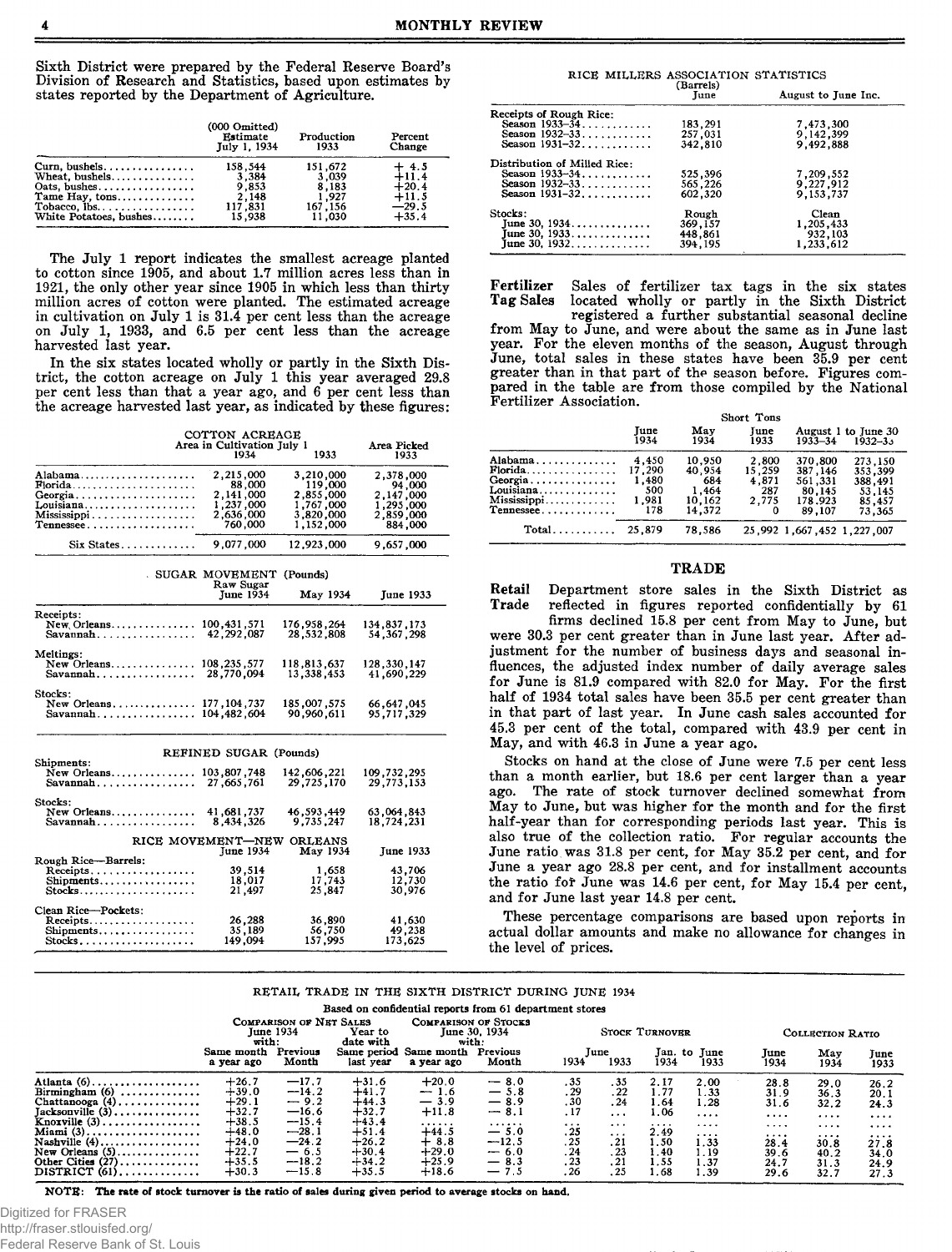Wholesale June sales by 99 reporting wholesale firms in the Sixth District decreased 5.7 per cent from Trade

May, and were 11.9 per cent greater than in June last year. Except in two instances, in 1921 and 1933, wholesale sales in this District have always declined from<br>May to June. For the first half of 1934, total sales have been 38.3 per cent greater than in that part of 1933. Stocks increased 2.5 per cent from May to June, and were 30.7 per cent greater than a year ago. Reported figures are compared in the table.

| WHOLESALE TRADE IN JUNE 1934    |  |  |
|---------------------------------|--|--|
| Sixth Federal Reserve District* |  |  |

|                             | <b>Percentage Comparisons</b> |                |         |                  |  |  |
|-----------------------------|-------------------------------|----------------|---------|------------------|--|--|
|                             |                               | Jan.-June 1934 |         |                  |  |  |
|                             | Number                        | Mav            | Tune    | with same        |  |  |
|                             | of Firms                      | 1934           | 1933    | period last vear |  |  |
| All Lines Combined:         |                               |                |         |                  |  |  |
| Sales                       | 99                            | $-5.7$         | $+11.9$ | $+38.3$          |  |  |
| $Stocks$                    | 30                            | $+2.5$         | $+30.7$ |                  |  |  |
| Groceries:                  |                               |                |         |                  |  |  |
| Sales                       | 23                            | $-3.8$         | $+12.3$ | $+33.5$          |  |  |
| Tacksonville                | 4                             | $-6.9$         | $+9.8$  | $+23.3$          |  |  |
| New Orleans                 | š                             | $-7.5$         | $+6.7$  | $+35.6$          |  |  |
| Vicksburg                   | $\bar{3}$                     | $+13.0$        | $+17.1$ | $+50.1$          |  |  |
| Other Cities                | 11                            | $-5.1$         | $+17.0$ | $+32.3$          |  |  |
| $Stocks$                    | 3                             | $+0.3$         | $+42.4$ |                  |  |  |
| Drv Goods:                  |                               |                |         | .                |  |  |
|                             | 15                            | $-27.0$        | $-27.1$ | $+35.5$          |  |  |
| Sales                       | 3                             | $-26.2$        | $-13.1$ | $+33.1$          |  |  |
| Nashville                   | 12                            | $-27.2$        | $-30.0$ |                  |  |  |
| Other Cities                | 7                             | $+4.0$         | $+62.9$ | $+36.1$          |  |  |
| $Stocks$                    |                               |                |         | .                |  |  |
| Hardware:                   | 26                            |                | $+17.2$ | $+43.6$          |  |  |
| Sales                       |                               | $-4.6$         |         |                  |  |  |
| Nashville                   | 3<br>5                        | $-20.3$        | $-0.7$  | $+24.0$          |  |  |
| New Orleans                 |                               | $-2.3$         | $+12.7$ | $+44.1$          |  |  |
| Other Cities                | 18                            | $-2.3$         | $+24.5$ | $+47.8$          |  |  |
| $Stocks$                    | 9                             | $+1.6$         | $+10.3$ | .                |  |  |
| <b>Furniture:</b>           |                               |                |         |                  |  |  |
| Sales                       | 9                             | $-10.3$        | $+2.2$  | $+69.4$          |  |  |
| Atlanta                     | 4                             | $+7.6$         | $-2.9$  | $+44.3$          |  |  |
| Other Cities                | 5                             | $-15.6$        | $+4,3$  | $+79.8$          |  |  |
| $Stocks$                    | 6                             | $+2.2$         | $+26.2$ | .                |  |  |
| <b>Electrical Supplies:</b> |                               |                |         |                  |  |  |
| Sales                       | 13                            | $+19.9$        | $+69.8$ | $+43.4$          |  |  |
| New Orleans                 | 4                             | $+22.6$        | $+46.6$ | $+40.7$          |  |  |
| Other Cities                | 9                             | $+18.9$        | $+79.9$ | $+44.4$          |  |  |
| $Stocks.$                   | 3                             | $+6.7$         | $+69.9$ | .                |  |  |
| Drugs:                      |                               |                |         |                  |  |  |
| Sales                       | 8                             | $-5.5$         | $+21.9$ | $+29.9$          |  |  |
| Stationery:                 |                               |                |         |                  |  |  |
| Sales                       | 3                             | $-6.7$         | $-1.1$  | $+28.5$          |  |  |

|                                                          |                    | COLLECTION RATIO** |             |              |
|----------------------------------------------------------|--------------------|--------------------|-------------|--------------|
|                                                          | Number<br>of Firms | Tune<br>1934       | May<br>1934 | Tune<br>1933 |
| Groceries                                                |                    | 63.1               | 68.9        | 53.3         |
| $\text{Dry } \text{Goods} \dots \dots \dots \dots \dots$ | 8                  | 33.3               | 37.8        | 27.6         |
| Hardware.                                                | 15                 | 32.0               | 36.0        | 25.7         |
| $\texttt{Furniture} \dots \dots \dots \dots \dots \dots$ | 6                  | 30.2               | 34.0        | 24.5         |
| $\emph{Electrical Supplies}\dots\dots\,.$                | 4                  | 57.1               | 62.9        | 34.2         |
|                                                          |                    | 28.8               | 29.3        | 22.5         |
| Total                                                    | 48                 | 41.6               | 45.0        | 33.2         |

\* Based on confidential reports from 99 firms.<br>\*\* The Collection Ratio is the percentage of accounts and notes receivable<br>outstanding at the beginning of the month which were collected during the month.

Life June sales of new, paid-for, ordinary life insurance in the six states located wholly or partly in Insurance the Sixth District, increased slightly over the month before, and were 26.1 per cent greater than a year<br>ago, and for the first half of 1934 have been 24.1 per cent<br>greater than in that part of 1933. Figures compared in the table are from those compiled by the Life Insurance Sales Research Bureau.

|                                                                        |                                                              | (000 Omitted)                                           |                                                    |                                                                |                                                            |                                                                |
|------------------------------------------------------------------------|--------------------------------------------------------------|---------------------------------------------------------|----------------------------------------------------|----------------------------------------------------------------|------------------------------------------------------------|----------------------------------------------------------------|
|                                                                        | June<br>1934                                                 | Mav<br>1934                                             | June<br>1933                                       | 1934                                                           | Jan. to June Incl.<br>1933                                 | Percent<br>Change                                              |
| Alabama<br>Florida<br>Georgia<br>Louisiana<br>Mississippi<br>Tennessee | $4,130$ \$<br>s<br>5.048<br>8,166<br>5,376<br>3,060<br>6.476 | $4,126$ \$<br>5.019<br>8,285<br>5,185<br>2.792<br>6.490 | 3.929<br>3,605<br>5.777<br>4,244<br>2,462<br>5.570 | 22.958<br>\$<br>28.135<br>42,446<br>27.527<br>15.055<br>36.640 | \$20,361<br>20,514<br>32,588<br>22.605<br>11.347<br>31,806 | $+12.8$<br>$+37.2$<br>$+30.3$<br>$+21.8$<br>$+32.7$<br>$+15.2$ |
| $Total \dots \dots$                                                    | 32,356                                                       | 31,897                                                  | 25,587                                             | 172,761                                                        | 139,221                                                    | $+24.1$                                                        |

Commercial According to statistics compiled and published by Dun and Bradstreet, Inc., there were 30<br>business failures in the Sixth District during Failures June, compared with 19 in May and 92 in June a year ago, and liabilities involved in June failures amounted to \$586,000,

compared with \$181,000 for May, and with \$2,154,000 for June, 1933. For the first half of 1934 the number of failures in this District has been smaller by 65.1 per cent, and liabilities have been 79.5 per cent less, than in that part of last vear.

In the United States there were 1,033 failures in June, 977 in May and 1,648 in June last year, and liabilities for June were \$23,868,293, compared with \$22,560,835 for May and \$35,344,909 for June, 1933.

| GRAIN EXPORTS-NEW ORLEANS | (Bushels)       |                          |                            |                                                           |
|---------------------------|-----------------|--------------------------|----------------------------|-----------------------------------------------------------|
|                           | June<br>1934    | May<br>1934              | June<br>1933               | July 1 to June 30<br>$1933 - 34$ $1932 - 33$              |
| When<br>Oats.             | 12,575<br>9.553 | 15,775<br>3,241<br>8.688 | 11,733<br>66.879<br>19.478 | 146,032 1,188,689<br>106,487 1,261,394<br>121,606 372,960 |
|                           |                 | 25,704                   | 98,090                     | 374, 125 2, 823, 043                                      |

#### **INDUSTRY**

Building For the third consecutive month the value of per-Permits mits issued in June at twenty reporting cities in

the Sixth District increased over the month before, and June permits were 58.5 per cent greater than in that month last year. Eleven cities reported increases from May to June, and nine cities reported increases over June, 1933. During the past three years there have been only four months for which larger totals were reported than for June this year. For the first half of 1934 total permits issued at these<br>twenty cities have amounted to \$11,696,439, an increase of<br>98.9 per cent over the total of \$5,881,639 for that part of 1933, larger by 32.1 per cent than for the first half of 1932, but 25.2 per cent less than for the first half of 1931. Comparisons for the month are shown in the table.

|                            | BUILDING PERMITS |             |           |             |              |
|----------------------------|------------------|-------------|-----------|-------------|--------------|
|                            |                  | Number      | Value     |             | Percentage   |
|                            |                  | <b>Tune</b> |           | Tune        | Change in    |
|                            | 1934             | 1933        | 1934      | 1933        | <b>Value</b> |
| Alabama                    |                  |             |           |             |              |
| Anniston                   | 6                | 9           | \$<br>850 | \$<br>5,175 | $-83.6$      |
| Birmingham                 | 352              | 99          | 219,878   | 32,145      | $+584.0$     |
| ${\bf Mobile} \dots \dots$ | 30               | 34          | 19,578    | 23,553      | $-16.9$      |
| Montgomery                 | 121              | 93          | 33,047    | 45.740      | $-27.8$      |
| Florida                    |                  |             |           |             |              |
| Jacksonville….             | 620              | 463         | 154,331   | 156,115     | -1.1         |
| Miami.                     | 436              | 280         | 303,555   | 89,992      | $+237.3$     |
| Miami Beach                | 69               | 62          | 544,670   | 507,040     | $+7.4$       |
| Orlando                    | 83               | 45          | 37,815    | 12,355      | $+206.1$     |
| $Tampa \ldots$             | 201              | 176         | 23,514    | 42,673      | $-44.9$      |
| Georgia                    |                  |             |           |             |              |
| Atlanta                    | 259              | 177         | 316,164   | 119,021     | $+165.6$     |
| Augusta                    | 44               | 31          | 17,108    | 40,382      | -- 57.6      |
| Columbus                   | 53               | 43          | 42,413    | 27,775      | + 52.7       |
| $Macon. \ldots \ldots$     | 60               | 117         | 14,235    | 12,925      | $+10.1$      |
| Savannah                   | 25               | 13          | 18,050    | 18.325      | 1.5          |
| Louisiana                  |                  |             |           |             |              |
| New Orleans                | 77               | 91          | 71,700    | 101.349     | $-29.3$      |
| Alexandria                 | 49               | 35          | 9.616     | 11.536      | $-16.6$      |
| <b>Tennessee</b>           |                  |             |           |             |              |
| Chattanooga                | 251              | 169         | 81,207    | 37,893      | $+114.3$     |
| Johnson City               | 2                | 3           | 650       | 5,000       | $-87.0$      |
| Knoxville                  | 43               | 30          | 352,260   | 65,460      | $+438.1$     |
| $Nashville \dots$          | 102              | 107         | 51.577    | 104.485     | $-50.6$      |
| $Total \dots \dots$        | 2,883            | 2.079       | 2,312,218 | 1,458,939   | $+58.5$      |

The total value of building and construction con-Contract tracts awarded in the Sixth District, indicated in Awards

statistics compiled by the F. W. Dodge Corporation and subdivided into district totals by the Federal Reserve Board's Division of Research and Statistics, declined further in June by 13.9 per cent, but was 112.3 per cent greater than in June last year. At the same time last year there was a decline over the month of 18.6 per cent. The decrease from May to June in residential contracts was approximately 12 per cent, and in other contracts 14 per cent. All of the six states located wholly or partly in this District had larger totals than for June last year, but decreases from May were reported for all except Mississippi and Tennessee. For the first half of 1934 total contracts in this District have been greater by 183.6 per cent than during the first six months of 1933.

In the 37 states east of the Rocky Mountains the total value of contracts declined 5.4 per cent from May to June but was 24.2 per cent greater than for June, 1933. For the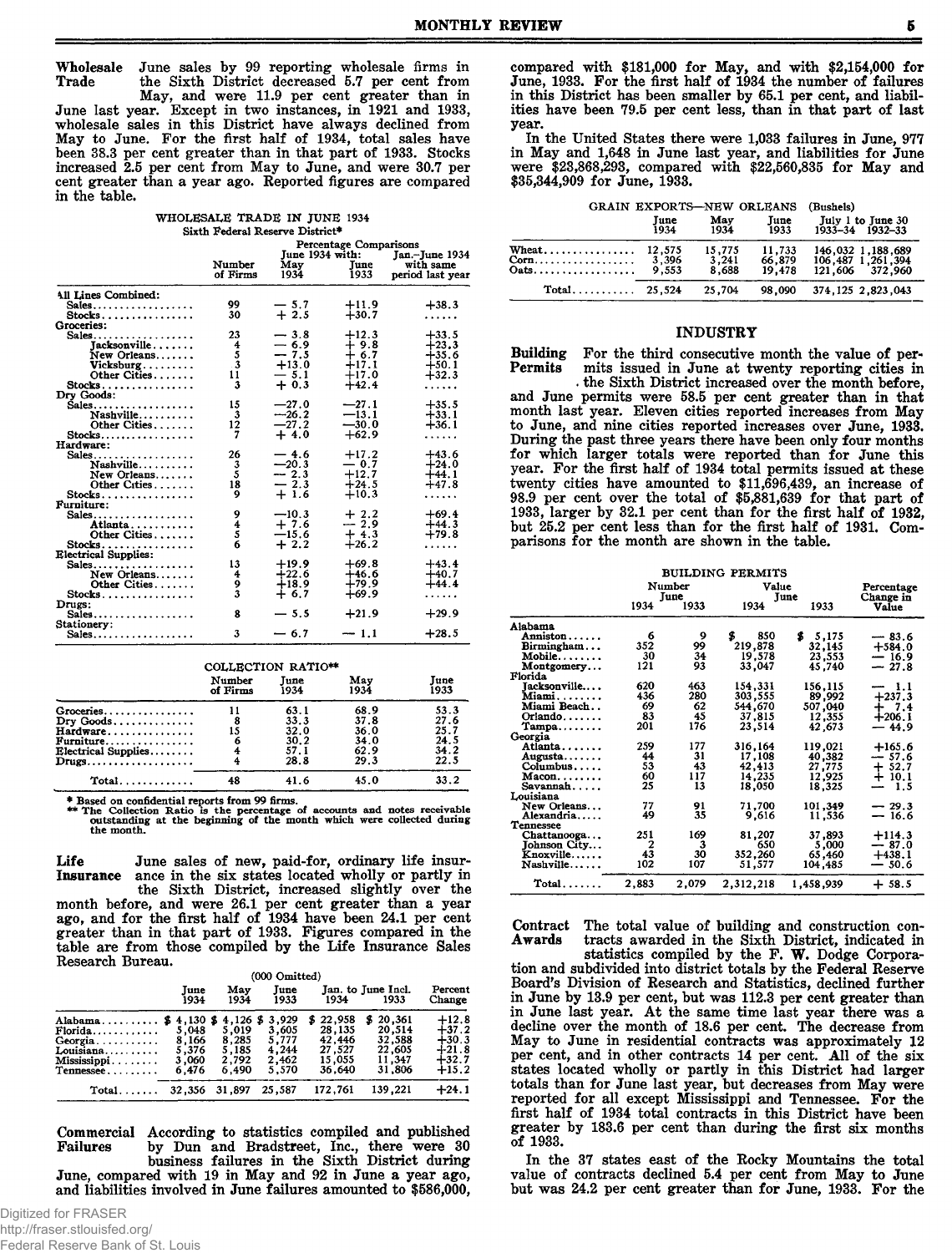first half year total contracts have been 97.7 per cent greater than in that part of 1933. Comparisons for the month are shown in the table.

|                                                                                                                                     | June                                                                       | May                                                                        | June                                                               |
|-------------------------------------------------------------------------------------------------------------------------------------|----------------------------------------------------------------------------|----------------------------------------------------------------------------|--------------------------------------------------------------------|
|                                                                                                                                     | 1934                                                                       | 1934                                                                       | 1933                                                               |
| Sixth District-Total                                                                                                                | \$9,015,961                                                                | \$10,473,886                                                               | \$4,245,947                                                        |
| Residential                                                                                                                         | 1.811.664                                                                  | 2,057,120                                                                  | 1,616,107                                                          |
| All Others.                                                                                                                         | 7,204,297                                                                  | 8,416,766                                                                  | 2,629,840                                                          |
| <b>State Totals:</b><br>Alabama<br>Florida<br>Georgia<br>Louisiana<br>Mississippi<br>E. Tennessee                                   | 1,415,600<br>1.832.600<br>2.035.300<br>1,567,200<br>1,348,100<br>1,937,700 | 1,528,300<br>2.197.900<br>2.538.400<br>2,743,800<br>1,233,400<br>1.597.000 | 199,600<br>1,816,300<br>873,600<br>458,200<br>1,044,400<br>522,700 |
| United States:<br>$Total \dots \dots \dots \dots \dots \dots \dots$<br>Residential<br>Non-Residential<br>Public Works and Utilities | 127, 131, 200<br>26,580,200<br>.<br>. <b>.</b>                             | 134, 438, 700<br>24,840,200<br>52,797,200<br>56.801.300                    | 102, 341, 900<br>27,717,700<br>50, 186, 400<br>24,437,800          |

Lumber For the five-week period ending July 7 orders<br>booked by mills reporting to the Southern Pine<br>Association averaged 43.0 per cent, their production averaged 27.3 per cent, and unfilled orders averaged 26.2 per cent, less than for corresponding weeks of last year. For this five-week<br>period orders averaged 8 per cent less than production, while at the same time a year ago they averaged 17.3 per cent greater than output. Demand from retail yards continues to be limited to actual current requirements and buying by railroads and industrial consumers has also slowed down seasonally. Weekly figures compiled by the Southern Pine Association are compared in the table.

|          |          |        | (In Thousands of Feet) |            |        |                 |        |
|----------|----------|--------|------------------------|------------|--------|-----------------|--------|
| Week     | Number   | Orders |                        | Production |        | Unfilled Orders |        |
| Ended    | of Mills | 1934   | 1933                   | 1934       | 1933   | 1934            | 1933   |
| June 9.  | 92       | 20.804 | 34.374                 | 19,666     | 24.971 | 69.899          | 91,668 |
| Tune 16. | 85       | 16,244 | 26,889                 | 18,790     | 24,099 | 66,704          | 84,43  |
| June 23. | 85       | 14.921 | 33,367                 | 17.638     | 23.916 | 55,805          | 86,388 |
| June 30. | 78       | 20,293 | 26.882                 | 17.929     | 26.425 | 58.945          | 80.14  |
| July 7.  | 78       | 10.410 | 23,432                 | 15,884     | 24,180 | 56,943          | 75,180 |

Cotton June consumption of cotton by American mills declined 30.1 per cent compared with Consumption

May, and was 47.9 per cent less than in June,<br>1933, when consumption was the largest for any month on record. The decline in June resulted in a total only slightly larger than for December. In the cotton states the decrease<br>from May to June was 29.8 per cent, and in other states 31.2 per cent, and compared with June last year consumption in the cotton states show a decline of 48.3 per cent, and in other states 46.0 per cent. For the eleven months of the cotton season, August through June, consumption in the United States has been 3.5 per cent less than in that part of the previous season, and in the cotton states it has been 7.4 per cent less. but in other states it has been 15.6 per cent larger.

Exports increased 61.3 per cent from May to June, but were 25.3 per cent smaller than a year ago, and for the eleven months total exports have been 6.5 per cent less than in the same period a year earlier.

Spindles active in June declined 4.6 per cent over the month, and were fewer by 3.4 per cent than in June a year ago. Census Bureau figures for the month are compared in the table.

COTTON CONSUMPTION, EXPORTS, STOCKS AND ACTIVE SPINDLES UNITED STATES-Bales

|                                                            | Tune<br>1934                | May<br>1934 | June<br>1933 |
|------------------------------------------------------------|-----------------------------|-------------|--------------|
| Cotton Consumed                                            | 363,414                     | 519.765     | 697,261      |
| $Stocks.$                                                  | 7,312,195                   | 7,992,087   | 7,707,940    |
| In Consuming Establishments                                | 1.326.480                   | 1.421.428   | 1.398.448    |
| In Public Storage and at                                   |                             |             |              |
| Compresses                                                 | 5.985.715                   | 6,570,664   | 6.309.492    |
| $\text{Exports} \dots \dots \dots \dots \dots \dots \dots$ | 459,226                     | 284,764     | 614,561      |
| Active Spindles-Number                                     | 24,690,312                  | 25,891,366  | 25.549.974   |
|                                                            | COTTON GROWING STATES-Bales |             |              |
| Cotton Consumed                                            | 292,621                     | 416,911     | 595.951      |
| $Stocks$                                                   | 6,697,973                   | 7.339,608   | 6,961,691    |
| In Consuming Establishments                                | 1.016.096                   | 1.098.945   | 1,091,987    |
| In Public Storage and at                                   |                             |             |              |
| Compresses                                                 | 5,681,877                   | 6,240,663   | 5,869,704    |
| Active Spindles-Number                                     | 17.175.280                  | 17.671.210  | 17,599,804   |

Digitized for FRASER

http://fraser.stlouisfed.org/

Federal Reserve Bank of St. Louis

#### **OTHER STATES-Bales**

| Cotton Consumed                                    | 70.793               | 102.854              | 131.310              |
|----------------------------------------------------|----------------------|----------------------|----------------------|
| $Stocks \ldots \ldots \ldots \ldots$               | 614.222              | 652,479              | 746.249              |
| In Consuming Establishments                        | 310.384              | 322,478              | 306.461              |
| In Public Storage and at<br>Active Spindles-Number | 303,838<br>7.515.032 | 330,001<br>8.220.156 | 439.788<br>7.950.170 |

Consumption in the three states of this District for which Census Bureau figures are available declined 28.4 per cent from May to June, and was 45.9 per cent less than in June last year. The June total for these three states is the smallest since December, and except for that month, the smallest since July. 1932.

| COTTON CONSUMPTION-Bales |
|--------------------------|
|--------------------------|

|                                              | June<br>1934              | May<br>1934                | June<br>1933                | 1934–34                       | August to June Inc.<br>1932-33 |
|----------------------------------------------|---------------------------|----------------------------|-----------------------------|-------------------------------|--------------------------------|
| \labama .<br>eorgia<br>l'ennessee <i>. .</i> | 40.529<br>69.018<br>8.782 | 56.142<br>97.115<br>11.989 | 71.893<br>131,531<br>15,307 | 551.530<br>991.419<br>113.163 | 600,482<br>992.892<br>141.243  |
| $Total \dots$                                | 118,329 165,246           |                            | 218.731                     | 1,656,112                     | 1.734.617                      |

Cotton Production, shipments and unfilled orders of Manufacturing reporting cotton mills in this District declined from May to June and were less than a year ago. Stocks increased somewhat over the month and were substantially larger than at the same time last year.<br>Orders booked in June were slightly larger than for the month before, but much less than a year ago, and employ-<br>ment at reporting mills declined slightly from May to June but continued greater than for that month last year. Reported figures are compared in the table.

|                                                                                                                                          | Number                           |                                                              | <b>Percentage Change</b><br>June 1934 compared<br>with         |
|------------------------------------------------------------------------------------------------------------------------------------------|----------------------------------|--------------------------------------------------------------|----------------------------------------------------------------|
|                                                                                                                                          | of Mills                         | May 1934                                                     | <b>June 1933</b>                                               |
| Cotton Cloth:<br>Production<br>Shipments<br>Orders Booked<br>Unfilled Orders<br>Stocks on hand<br>Number on $\text{pavroll} \dots \dots$ | 17<br>16<br>12<br>14<br>14<br>15 | $-26.2$<br>$-17.5$<br>$+12.7$<br>$-3.5$<br>$+ 6.7$<br>$-2.3$ | $-32.2$<br>$-48.7$<br>$-58.4$<br>$-25.0$<br>$+80.0$<br>$+10.4$ |
| Cotton Yarn:<br>Production<br>Shipments<br>Orders Booked<br>Unfilled Orders<br>Stocks on hand<br>Number on $payroll$ , , , , , , , , ,   | 10<br>10<br>6<br>8<br>9<br>9     | $-16.9$<br>$-12.8$<br>$+1.2$<br>$-12.4$<br>$+2.0$<br>$-1.2$  | $-39.8$<br>$-43.3$<br>$-50.2$<br>$-29.4$<br>$+72.8$<br>$+11.8$ |

**Cotton Seed** and Cotton **Seed Products** 

Operations at cotton seed oil mills in this District showed a further seasonal decline in June and were also at a lower level than in

June last year. For the season, August through June, operations also show a decrease compared with that part of the season before, and while stocks of seed at the end of June were larger than a year ago, stocks of cotton seed products were smaller. For the United States as a whole, receipts, crushings and stocks also show decreases for the season through June, and production of cotton seed products, except linters, was also smaller. Cumulative totals for Georgia, Alabama, Louisiana and Mississippi are compared in the first two columns of the table, and totals for the United States as a whole are compared in the last two columns.

|                             |             | Sixth District*<br>Aug. 1 to June 30<br>1933-34 1932-33 | COTTON SEED AND COTTON SEED PRODUCTS<br>United States<br>Aug. 1 to June 30<br>1933–34 |               |  |
|-----------------------------|-------------|---------------------------------------------------------|---------------------------------------------------------------------------------------|---------------|--|
|                             |             |                                                         |                                                                                       | $1932 - 33$   |  |
| Cotton Seed, Tons:          |             |                                                         |                                                                                       |               |  |
| Received at Mills           | 1,202,989   | 1,317,417                                               | 4,114,946                                                                             | 4.481.683     |  |
| $Crashed$                   | 1,130,445   | 1,287,330                                               | 4.054,891                                                                             | 4,462,934     |  |
| On Hand June 30             | 101,314     | 76.993                                                  | 280,476                                                                               | 317.623       |  |
|                             |             |                                                         |                                                                                       |               |  |
| Production:                 |             |                                                         |                                                                                       |               |  |
| Crude Oil, 1bs.             | 370,225,700 | 416,716,633                                             | 1,268,994.519                                                                         | 1,396,051,057 |  |
| Cake and Meal, tons         | 492.490     | 561,800                                                 | 1,843,170                                                                             | 2.021.539     |  |
| Hulls, $tons \ldots \ldots$ | 308,777     | 372,085                                                 | 1,079.016                                                                             | 1.270,420     |  |
| Linters, bales $\ldots$     | 224.776     | 226,142                                                 | 780,132                                                                               | 713,160       |  |
|                             |             |                                                         |                                                                                       |               |  |
| Stocks at Mills June 30:    |             |                                                         |                                                                                       |               |  |
| Crude Oil, $[bs, \ldots]$   | 5,547,786   | 15,638,262                                              | 26,965,149                                                                            | 39,059,719    |  |
| Cake and Meal, tons         | 69,131      | 76,453                                                  | 176.178                                                                               | 196,740       |  |
| Hulls, tons                 | 10,336      | 26,245                                                  | 43,607                                                                                | 80,350        |  |
| Linters, Bales              | 35,962      | 42.464                                                  | 108,629                                                                               | 110.644       |  |
|                             |             |                                                         |                                                                                       |               |  |

\*Georgia, Alabama, Louisiana and Mississippi.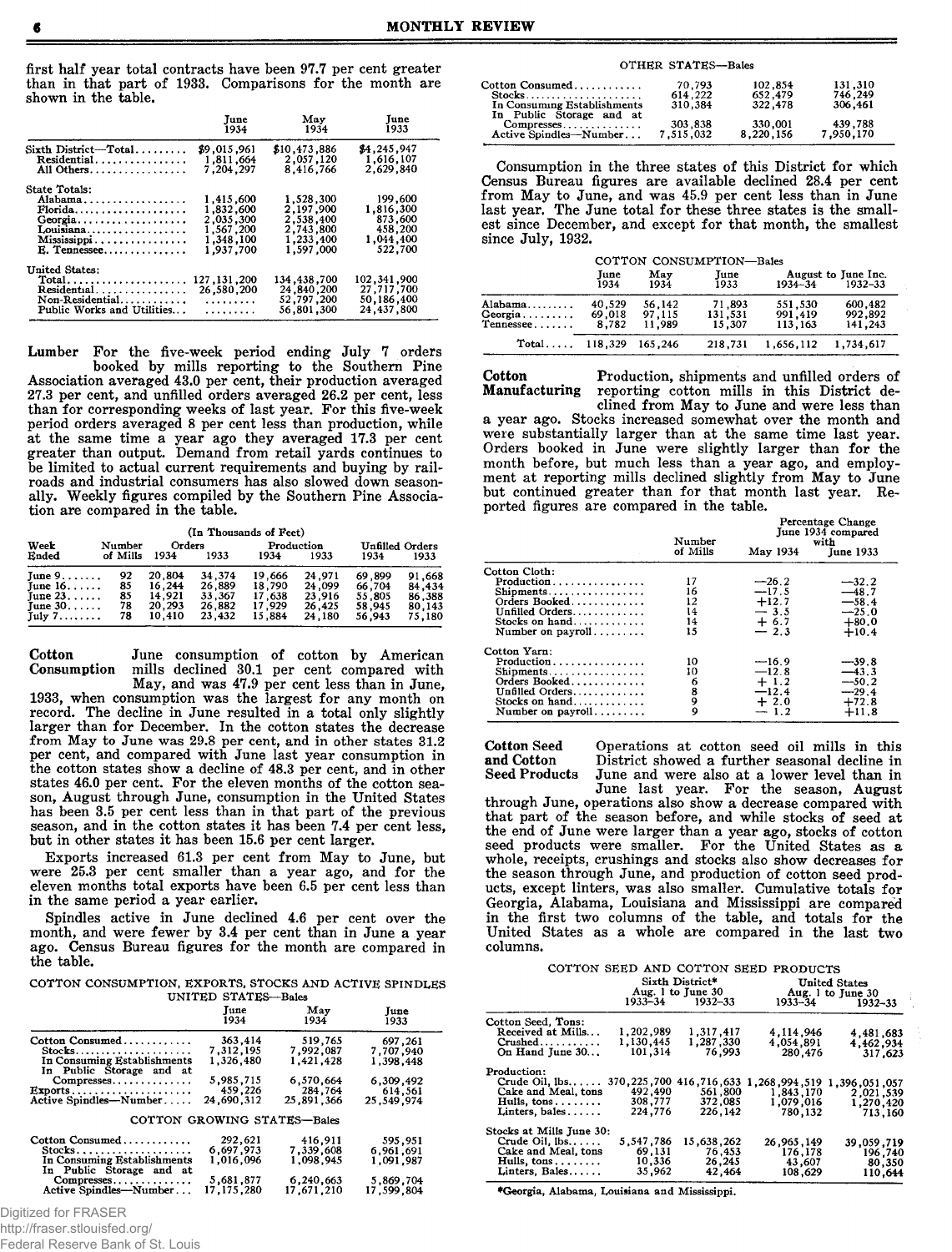Electric Production of electric power by public utility power plants in the six states located wholly or partly in Power

the Sixth District increased 4.6 per cent from April to May, partly because of the longer month, and was 3.9 per cent greater than in May last year. Production by use of water power, which accounted for 63 per cent of the total in May and 65.9 per cent in April, increased only slightly, but production by use of fuels increased 13.4 per cent over the month. For the five months, January to May inclusive, total production was 9.8 per cent, that by water power 1.1 per cent, and that by use of fuels 27.4 per cent, greater than in that part of 1933. For the five month period production by use of water power was 61.6 per cent of the total this year against 66.9 per cent a year ago. Figures compared in the table are from those compiled by the United States Geological Survey.

| PRODUCTION OF ELECTRIC POWER (000 k. w. Hours) |  |  |  |  |
|------------------------------------------------|--|--|--|--|
|------------------------------------------------|--|--|--|--|

|                                                                                   | May 1934                             | April 1934                           | May 1933                             |  |
|-----------------------------------------------------------------------------------|--------------------------------------|--------------------------------------|--------------------------------------|--|
| Alabama<br>Florida                                                                | 135,553<br>55.523                    | 128.380<br>56.453                    | 130,677<br>50.423                    |  |
| Georgia<br>Louisiana<br>Mississippi                                               | 93.605<br>96.416<br>4.269<br>105,638 | 92.857<br>76 824<br>3,881<br>110.989 | 127.795<br>74.844<br>3.991<br>84.640 |  |
| Tennessee<br>$Total$                                                              | 491.004                              | 469.384                              | 472,370                              |  |
| By use of: Water Power<br>$Fuels.$<br>Fuels consumed in Production                | 309,273<br>181,731                   | 309,141<br>160.243                   | 321,176<br>151,194                   |  |
| of Electric Power:<br>$Coal$ --tons<br>Fuel $Oil$ -bbls<br>Natural Gas-000 cu. ft | 11,661<br>202.971<br>1.973.141       | 10.015<br>199.150<br>1.628.262       | 9.905<br>199,782<br>1,525,496        |  |

Note: May figures preliminary-April figures slightly revised.

Total production of bituminous coal in the **Bituminous Coal Mining** United States during June, according to preliminary figures compiled by the United States

Bureau of Mines, amounted to 26,424,000 tons, a total 6 per cent smaller than for May, but 4.4 per cent greater than for June last year. Daily average production declined 4.5 per cent from May to June. For the first half of 1934 production has been 25.8 per cent greater than in that part of 1933. Preliminary figures for June are compared in the table.

| Total<br>Production<br>(Tons) | Number of<br>Working<br>Days | Average per<br>Working Day<br>(Tons) |  |
|-------------------------------|------------------------------|--------------------------------------|--|
|                               | 26                           | 1.016.000p                           |  |
|                               | 26.4                         | 1.064.000                            |  |
| 38,497,000                    | 27                           | 1,426,000                            |  |
|                               | 26.                          | 974.000                              |  |

p-Preliminary.

Weekly figures indicate that production of bituminous coal in both Alabama and Tennessee declined in June, following substantial increases from April to May, and Alabama production was 25.2 per cent larger, and that in Tennessee 13.4 per cent smaller, than for the corresponding weeks a year ago. Figures for recent weeks are given in the table.

|                                      |         | (Tons)  |           |        |  |
|--------------------------------------|---------|---------|-----------|--------|--|
|                                      |         | Alabama | Tennessee |        |  |
| Week Ended:                          | 1934    | 1933    | 1934      | 1933   |  |
| June $2, \ldots, \ldots, \ldots$     | 206,000 | 140,000 | 72,000    | 59.000 |  |
| June $9 \ldots \ldots \ldots \ldots$ | 192,000 | 143.000 | 62.000    | 54,000 |  |
| June $16. \ldots \ldots \ldots$      | 191.000 | 141.000 | 58,000    | 65.000 |  |
| June $23$                            | 187.000 | 147,000 | 54,000    | 71,000 |  |
| June $30$                            | 185.000 | 174,000 | 57,000    | 79,000 |  |
| $\text{Iulv 7}\dots$                 | 142,000 | 173.000 | 48.000    | 62,000 |  |

**Pig Iron** Total production of pig iron in the United States Production during June declined 5.5 per cent compared with the month before but was 52.6 per cent greater

than a year ago, according to statistics published by the Iron Age. On a daily average basis the decline from May to June was 2.4 per cent. The number of furnaces active increased from  $75$  on January 1 to 117 on June 1, but declined to 89 on July 1, compared with 90 active at the same time a vear ago.

Total production of pig iron in Alabama declined 1.7 per cent. but daily average output increased 1.6 per cent, from May to June, when production was 92.7 per cent greater than in June last year. The number of furnaces active continued on July 1 at 10, the same as for each of the previous months this year, compared with 7 active a year earlier. Press reports indicate that tonnage booked at the current price of \$14.50 per ton has been small, but that shipments of iron purchased before the increase in price continued heavy during June. Many foundries are reported to be well stocked, and current sales and shipments are light.

Production during the first half of 1934 in the United States totaled 9,798,813 tons, greater by 120.6 per cent than the total of 4,441,003 tons produced in that part of 1933, and 89.6 per cent greater than production in the first half of 1932, and production in Alabama during the first six months of 1934 has amounted to 736,007 tons, an increase of 223.7 per cent over the total of 227,378 tons produced in the first half of 1933, and 69.8 per cent greater than production in that part of 1932. Comparisons for the month are shown in the table.

|                       | Production-Tons |               | <b>Furnaces</b> |  |
|-----------------------|-----------------|---------------|-----------------|--|
|                       | Total           | Daily Average | Active*         |  |
| <b>United States:</b> |                 |               |                 |  |
| June 1934.            | 1,930,133       | 64,338        | 89              |  |
|                       | 2,042.896       | 65,900        | 117r            |  |
|                       | 1.265.007       | 42.166        | 90              |  |
| Alabama:              |                 |               |                 |  |
| Tune 1934.            | 128,183         | 4,273         | 10              |  |
| May $1934$            | 130,364         | 4.205         | 10              |  |
| Tune 1933.            | 66.508          | 2.217         |                 |  |

\*First of following month. r-Revised.

Receipts and stocks of both turpentine and rosin at Naval **Stores** the three principal markets of the District increased

seasonally from May to June but were less than for June last year. June receipts of both commodities were somewhat larger than for June, 1932, but were less than for that month in any other recent year. Press reports indicate some improvement in demand during the second week of July. Quotations published in the Naval Stores Review indicate that the price of turpentine, after declining from 61 cents per gallon in February to 421/4 cents on July 7, increased to 45% cents a week later, and the average of prices for the thirteen grades of rosin, after declining from \$5.30 per 280 pounds in February to \$4.20 on July 7, rose to \$4.45 a week later. Receipts and stocks for the month are compared in the table.

| NAVAL STORES                                                     |                            |                            |                              |  |  |  |
|------------------------------------------------------------------|----------------------------|----------------------------|------------------------------|--|--|--|
|                                                                  | <b>June 1934</b>           | May 1934                   | June 1933                    |  |  |  |
| Receipts-Turpentine (1)<br>Savannah<br>Tacksonville<br>Pensacola | 13,009<br>10,635<br>3,970  | 11,835<br>9.348<br>3,475   | 16,840<br>14,468<br>4,241    |  |  |  |
| Total                                                            | 27.614                     | 24,658                     | 35.549                       |  |  |  |
| Receipts-Rosin (2)<br>Savannah<br>Jacksonville<br>Pensacola      | 49,905<br>41,308<br>11,204 | 47,625<br>40,291<br>9.989  | 59.080<br>49.175<br>13,691   |  |  |  |
| $Total \dots \dots \dots \dots \dots$                            | 102,417                    | 97.905                     | 121,946                      |  |  |  |
| Stocks-Turpentine (1)<br>Savannah<br>Jacksonville<br>Pensacola   | 7.091<br>23,387<br>17,214  | 3,396<br>21,991<br>17.183  | 17,226<br>31,340<br>16,258   |  |  |  |
| Total                                                            | 47,692                     | 42,570                     | 64.824                       |  |  |  |
| Stocks-Rosin (2)<br>Savannah<br>Jacksonville<br>Pensacola        | 94.840<br>61,112<br>15,853 | 89,773<br>58,323<br>12.905 | 109,083<br>100.043<br>10,756 |  |  |  |
| $Total \dots \dots \dots \dots \dots \dots$                      | 171.805                    | 161,001                    | 219,882                      |  |  |  |

Barrels of 50 Gallons.<br>Barrels of 500 Pounds.